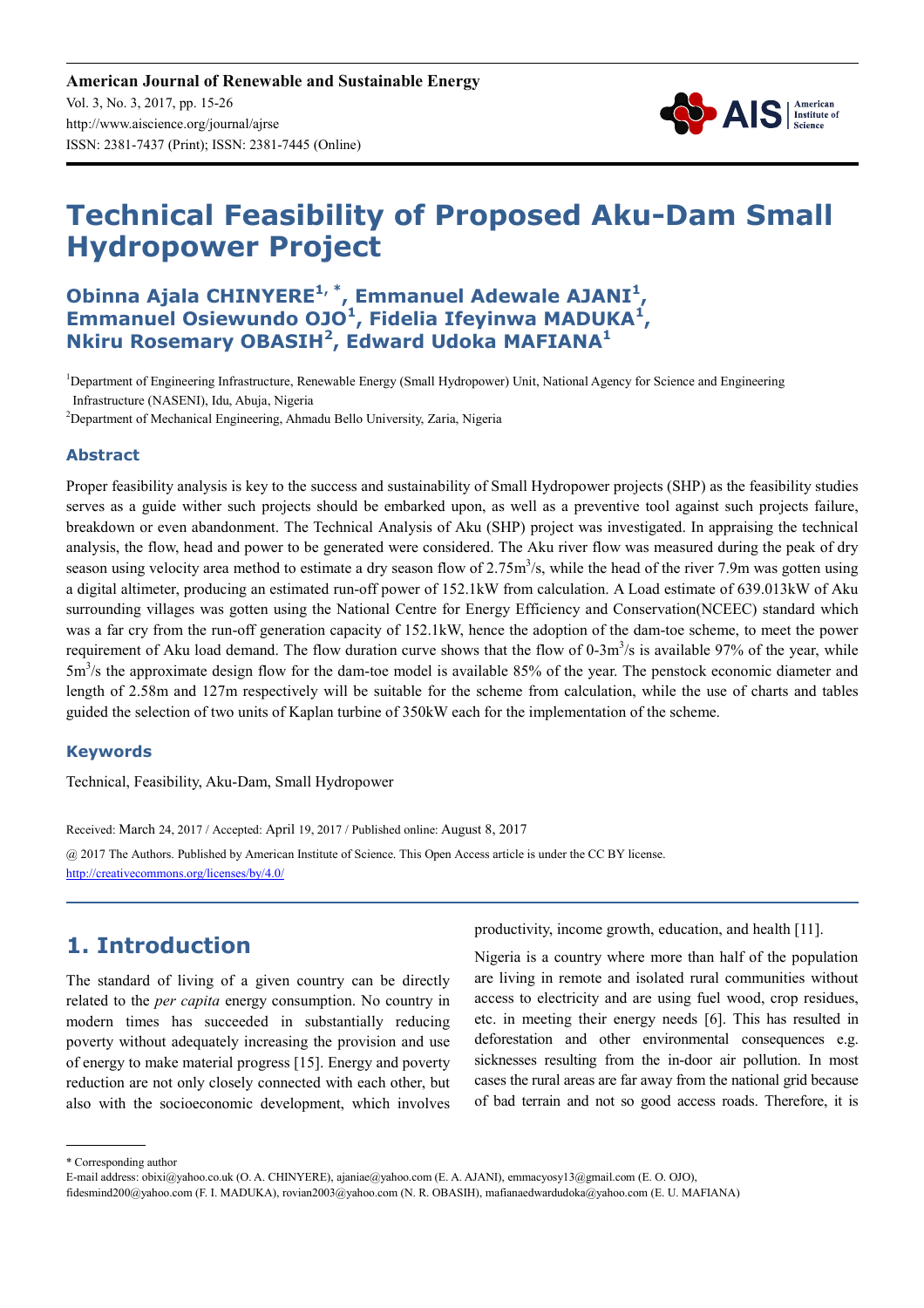unlikely that full rural electrification would be achieved through grid extension. But, in these same locations, there is abundant flowing water such as rivers, streams, waterfalls, irrigation canals, dams, that in some cases can be easily exploited using SHP technologies [6]. The Council for Renewable Energy of Nigeria estimates that power outages brought about a loss of 126 billion naira (US\$ 984.38 million) annual [5].

The recent world's energy crisis is due to two reasons: the rapid population growth and the increase in the living standard of whole societies. The *per capita* energy consumption is a measure of the *per capita* income as well as a measure of the prosperity of a nation [14]. Sequel to this power crisis, Countries all around the world are trying to supply their increasing demands for electricity with clean energy technologies. Opportunities thrive in small hydropower (SHP) schemes development as a viable source of energy for electricity generation.

Inspite of abundance water resources that abound in all states and local government areas in Nigeria, hydropower remains an underutilized resources for electric power generation in Nigeria. Hydropower, a renewable and mature energy source utilizes water from higher to lower altitude to generate power [16]. HydroPower is one of the proven, predictable and cost effective sources of renewable energy. It is a renewable energy source suitable for rural electrification in developing countries like Nigeria. It is a proven technology that can be connected to the main grid, used as a stand- alone/ off-grid mode. Once constructed, Hydro plants require little maintenance over their useful life, which can be well over 50 years [7]. Hydropower system comprises of hydro source, diversion/storage system, water conductor system (channel/tunnel/house) Power house building, generating and control equipment [16].

Small hydro power scheme is defined as any hydro power installation rated between 100KW to 30 MW [3], however a common practice to refer to all hydro station with 30MW and below as Small Hydropower. There are many small rivers all over the country with potential sites fitting for SHP schemes, the progress of which will provide electricity to isolated communities; then, used as a substitute for commercial fuels, which effect reduces cost of fuelling and raises earning potential of the rural communities. However, the problem often encountered in SHP growth is how to determine the potential capacity of the proposed site because the hydropower potential is limited by the intermittent nature of rivers flows which have high water discharges during rainy season, and very low discharges in dry season.

This work will address the technical feasibility of Aku SHP plant, taking advantage of the presence of an abandon Dam in the area. Basic objectives in mind to be achieved are to access key technical characteristics of the Aku River in terms of head, flow, river characteristics over a period of atleast twenty years flow data, and power to be generated, to carry out a load survey analysis of the energy demand of Aku Community and its environs, to determine the type of scheme to be implemented, energy generation, economic size of the penstock and type of turbine to be selected.



**Figure 1.** Typical arrangement of a Run-off Scheme [10].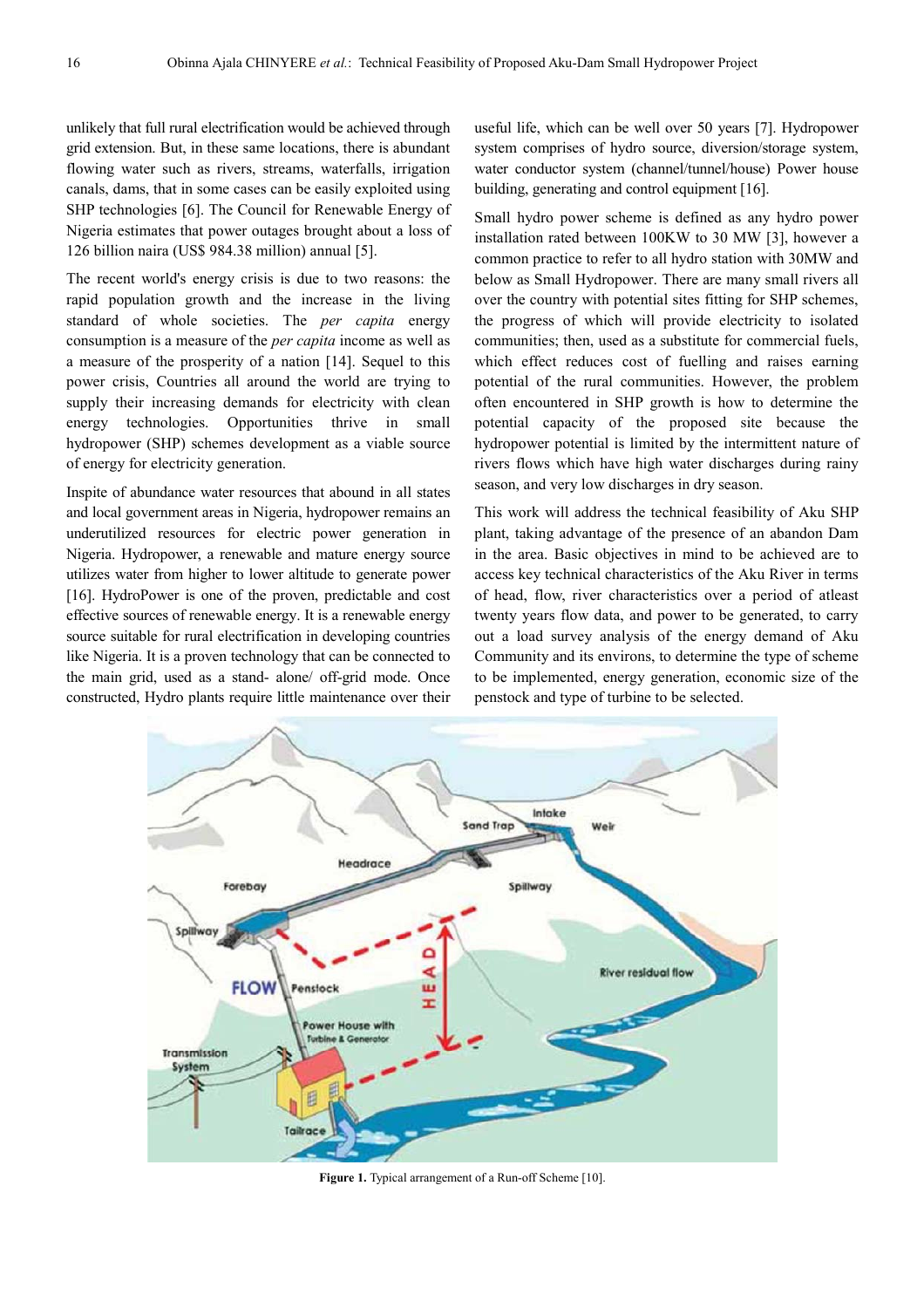## **2. Materials and Methodology**

#### **2.1. Study Location**

River Aku also known as Eze Aku (Onuaku) is located in Uturu in Isuikwato Local Government Area of Abia State, Nigeria. It lies on coordinates 5°54'0" N and 7°33'0" E in DMS (Degrees Minutes Seconds) or 5.9 and 7.55 (in decimal degrees). The area is extensively a low-lying terrain of about 50 – 135m above sea level. The area is generally a level, gentle undulating plain with minor local topographic features of sand ridges and isolated intrusive of igneous origin. The Aku River is an all season river with the highest / full discharge during the rainy season. It flows south easterly and empties into Ivo River. Other rivers within the vicinity are Nwaomaiyi, Ikwa and Akwukwo which all empty into Ivo River.

#### **2.2. Materials**

The following materials/ instruments were used in accomplishing the objectives of this study. They include:

- a) Contour/ topographic Map of Okigwe district to site Aku proposed site
- b) Geographical Positioning System
- c) Digital Altimeter  $(+/-1m$  to  $+/-5m$ )
- d) Pink Ponk
- e) 3.5m/ 12ft Measuring tape
- f) 10mm Rubber Rope
- g) Stop watch
- h) Laptop Computer
- i) Cutlass
- j) Secondary data from magazines, textbooks, publications etc.

#### **2.3. Methodology and Technical Characteristics of the River**

The following are the procedures followed for different parts of this work.

The European Small Hydro power Standards (ESHA) was adopted for measurements of the stream characteristics due to their long years of experience and expertise on SHP installation.

**(i) Discharge**: The flow or discharge were gotten using velocity area method due to ease, and reasonable level of precision as shown in figure 2



Figure 2. Flow measurements by velocity area method [1].

Measurement were taken from the upstream section of the Stream, at five different point of the stream, after which the average of the data is taken to calculate the flow, using [2]

$$
Q = Ave
$$
 (1)

Where  $Q =$  discharge in  $m^3/s$ 

 $A = cross-sectional area in m<sup>2</sup>$ 

$$
A = (4d_1 + 2d_2 + 4d_3 + \dots + 4d_n)\frac{w}{3}
$$
 (2)

 $v =$  Average velocity of flow in m/s

 $v =$  distance travelled/ time

 $c =$  correction factor which ranges from 0.25-0.85 [2]

(0.85- for smooth rectangular channel and bed, 0.75- for deep slow moving stream,

0.45-for quick turbulent stream, 0.25- for shallow rocky stream)

**(ii) Flow Duration Curve (FDC):** This is a plot that shows the percentage of time that flow in a stream is likely to equal or exceed some specified value of interest. They are used to show power equivalent of the flow that can be superimposed onto it, so that it is possible to read off the amount of time of the year that certain power levels can be obtained.

**(iii) Head**: Using an Altimeter (altitude meter) and a contour map of the site, the estimated gross head H, of the terrain were gotten, but if need arises for the deployment of the existing dam, data gotten from the depths of the dam will act as the head of the scheme, thus overriding the readings gotten from the altimeter.

**(iv) Power**: The objective of a hydropower scheme is to convert the potential energy of a mass of water, flowing in a stream (Q) with a certain fall (termed the HEAD), into electric energy at the lower end of the scheme, where the power house is located.

Hence, the power to be produced were gotten using a hydro power equation that has a relationship between flow and the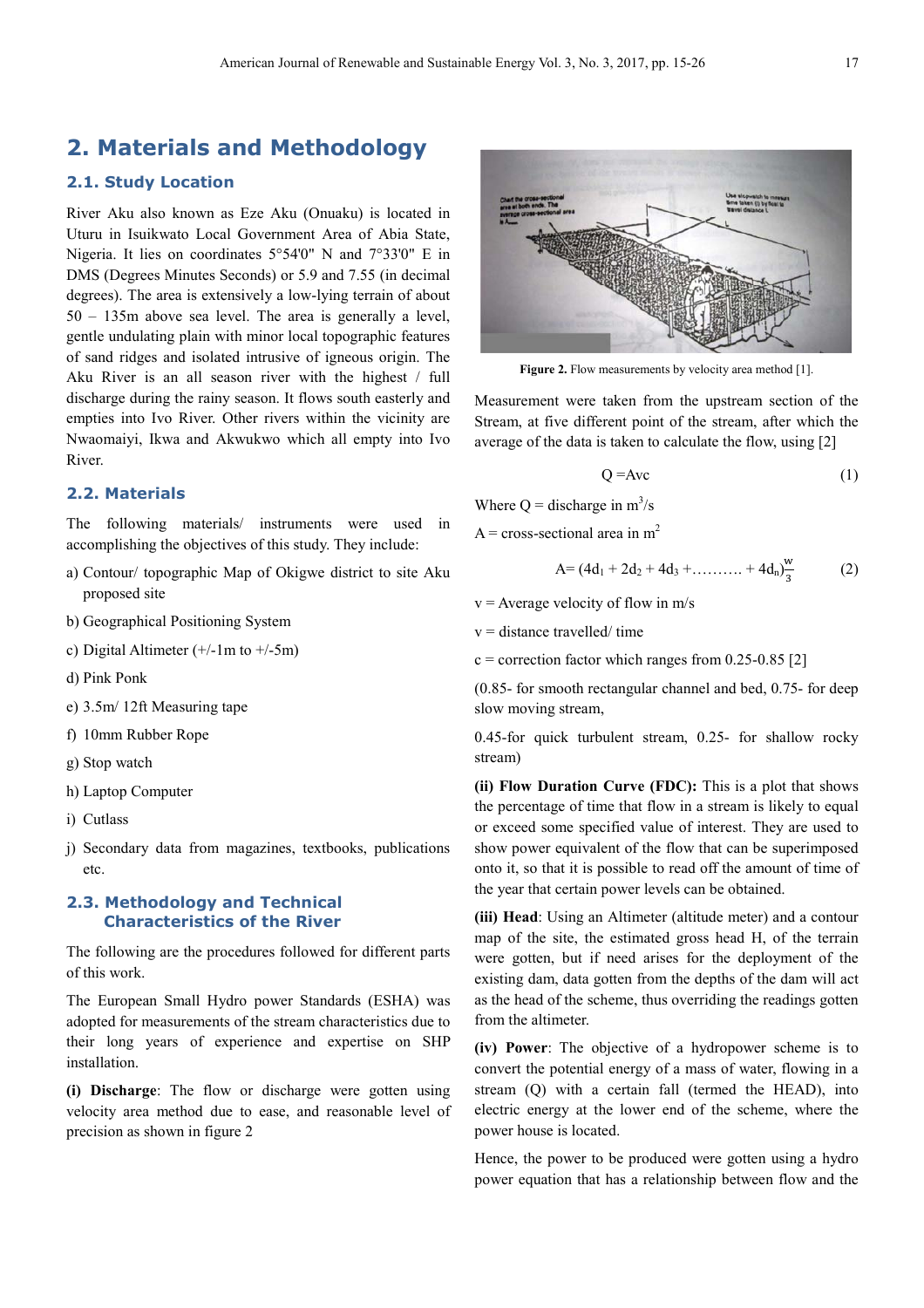head [7]

$$
P = \eta \rho g Q H \tag{3}
$$

where;

P is the power in watts

η is the general efficiency of the plant

 $ρ$  is the density of water in kg/m<sup>3</sup>

g is the gravitational acceleration in  $m/s^2$ 

Q is the discharge, passing through the turbine in  $m^3/s$ 

H is the gross head of the water in m (elevation differences between the fore bay and the tail water)

$$
P = 7QH \text{ where } \eta \rho g = 7 \, [7] \tag{4}
$$

**(v) Load Survey Analysis**: Energy demand of the surrounding villages were considered by counting the number of houses, social centers, cottage industries, religious center to ascertain their load requirement. The NCEEC standard energy efficient applicant ratings for Fan 25W, TV set 20W, DVD 10W, etc, were adopted. Also the use of 10- 15% of the total load is provided for future expansions. The power demand is also a function of the technical viability of the scheme. If the power demand of the community is higher than the available stream power, the scheme will not be technically viable. But this challenge can be solved, by constructing a dam, which is very expensive to build. The power demand is gotten by taken a census of the load demand analysis of each household, commercial and social outfits etc., multiplied by their respective diversity factor of 0.65, 0.7 and 0.65 to ascertain their power requirement [12]. The diversity factor occurs in an operating system because all loads connected to the system are not operating simultaneously or are not simultaneously operating at their maximum rating.

**(vi) Penstock Sizing**: The pipe that carries water under pressure to the turbine is a major part of technical concern as it constitutes a major expense in the total Small-Hydro budget. The length the penstock can be determined using Pythagoras theorem.

The economic diameter of a penstock is given by [8]

$$
D_e = C_1 C_2 Q_0^{0.43} H_0^{0.1}
$$
 (5)

where

De-Economic Diameter

 $C_1$ -Energy Cost Coefficient (1.2 - where energy cost is low; 1.3 – where energy cost is high or where there exist no alternative source)

 $C_2$ -Penstock material coefficient (1.0 for steel; 1.05 – 1.1 for

wood; 0.9-0.95 for plastics)

Q0-Design Discharge

H0-Design Head of Plant

**(vii) Turbine Selection**: Standard Tables and chart were used to recommend the type of turbine either to be purchased or locally design for the project. They also provide a guide of the number of turbines to be selected due to flow variation.

Tables and charts are used to project the type of turbine to be used for a small hydropower plant, Tables 1, 2, 3 and figures 3, 4 and 5 show the selection of turbines based on head, while Table 1 specifies the recommended turbine to use due to head variation at peak periods. The chart in figure 3 gives a relationship between the available head and flow for a particular scheme and the type of turbine that will favour the scheme, while figure 4, gives further relationship between hydraulic power, head and flow and the turbine to be selected. Also the chart in figure 5 gives relative characteristics between how the Kaplan and the Francis turbine will react to load variation due to lean period of flow. The chart in Figure 5, shows that the Francis turbine will show a sharp decline in efficiency due to load variation, while the Kaplan will show no appreciable load variation effect, making the Kaplan type of turbine best for varying load conditions.

Table 1. Turbine selection by head application [13].

| S/No           | <b>Type of Turbine</b>                                             | <b>Head Application (m)</b> |         |  |  |
|----------------|--------------------------------------------------------------------|-----------------------------|---------|--|--|
| Impulse        |                                                                    | Minimum                     | Maximum |  |  |
| 1              | Pelton wheel                                                       | 100                         | 500     |  |  |
| $\overline{2}$ | Turgo Impulse (inclined pelton)                                    | 40                          | 200     |  |  |
| 3              | Cross flow                                                         | 1                           | 200     |  |  |
|                | Reaction (Francis, mixed flow)                                     |                             |         |  |  |
| 4              | Francis horizontal, vertical                                       | 10                          | 250     |  |  |
|                | Reaction (Axial flow)                                              |                             |         |  |  |
| 5              | Vertical Kaplan (adjustable blade<br>propeller)                    | 16                          | 40      |  |  |
| 6              | Horizontal Kaplan (with adjustable<br>blades and adjustable gates) | $\mathfrak{D}$              | 25      |  |  |
|                | Bulb                                                               | $\mathfrak{D}$              | 25      |  |  |

|  | <b>Table 2.</b> Turbine Selection by Acceptable flow and head variation [9]. |  |  |  |
|--|------------------------------------------------------------------------------|--|--|--|
|--|------------------------------------------------------------------------------|--|--|--|

| <b>Turbine type</b>     | Acceptance of Q<br>variation | <b>Acceptance of H</b><br>variation |
|-------------------------|------------------------------|-------------------------------------|
| Pelton 1 jet            | $20\%$ Omax                  | Low                                 |
| Pelton multi-jet        | $10\%$ Omax                  | Low                                 |
| Francis                 | 50% Omax                     | Low                                 |
| Kaplan double regulated | $20\%$ Omax                  | High                                |
| Kaplan single regulated | 50% Omax                     | Medium                              |
| Cross-flow              | $20\%$ Omax                  | Medium                              |
| Propeller               | 200 <sub>max</sub>           | Low                                 |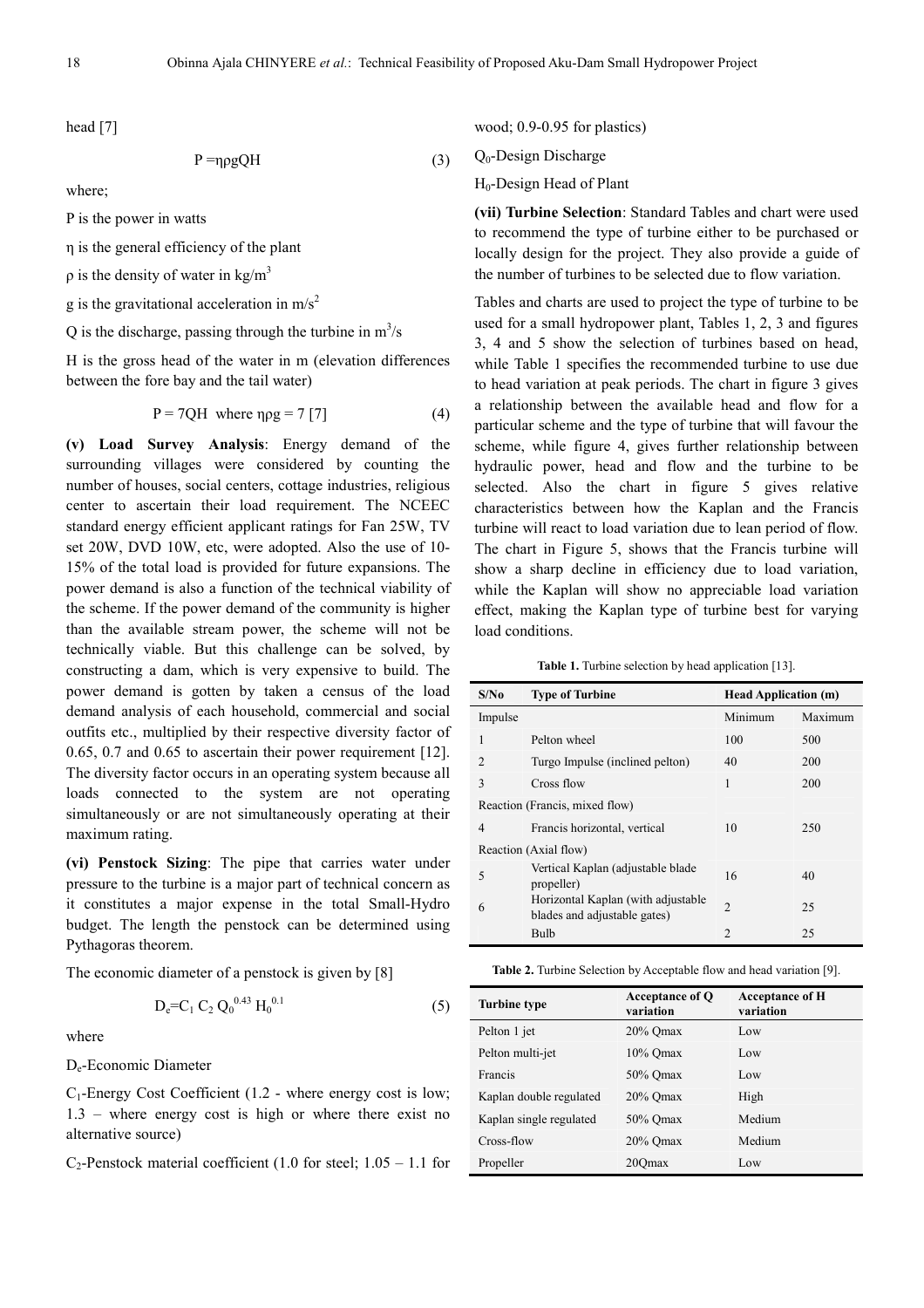

Head vs. Flow operating ranges of the major turbine types





**Figure4.** Hydraulic Power verses Flow for different Types of Turbine [13].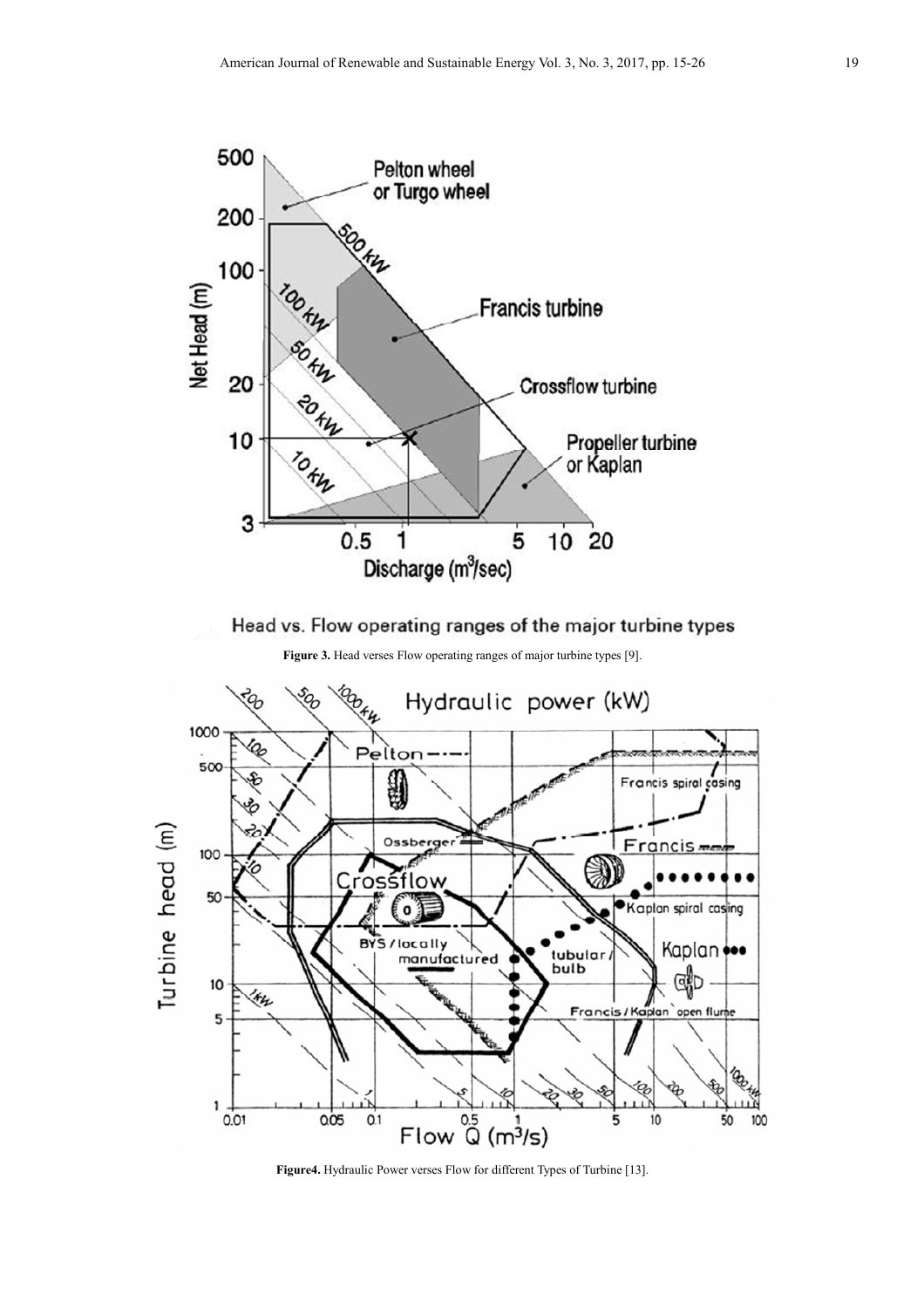

**Figure5.** Francis verses Kaplan application based on load variation [9].

**Table 3.** Specific speed for various types of turbines [4].

| Specific speed $(N_s)$ |
|------------------------|
| $12 - 30$              |
| 20-70                  |
| 20-80                  |
| 80-400                 |
| 340-1000               |
|                        |

# **3. Results and Discussion**

### **3.1. Results of the Study**

### **3.1.1. Technical characteristics of Aku River**

**a) Cross-sectional area**: from Equation (2), the Crosssectional area is calculated. First the river bed is assumed to have semicircular base or parabolic shape, for reasons of its ability to retain water as well as having different depths across the cross-section. As shown in Figure 6 and Figure 7



Figure 6. Discharge equals the sum of the discharge through each partial area [2].

Source: MHP Source book.



**Figure 7.** Sketch of Discharge equals the sum of the discharge through each partial area.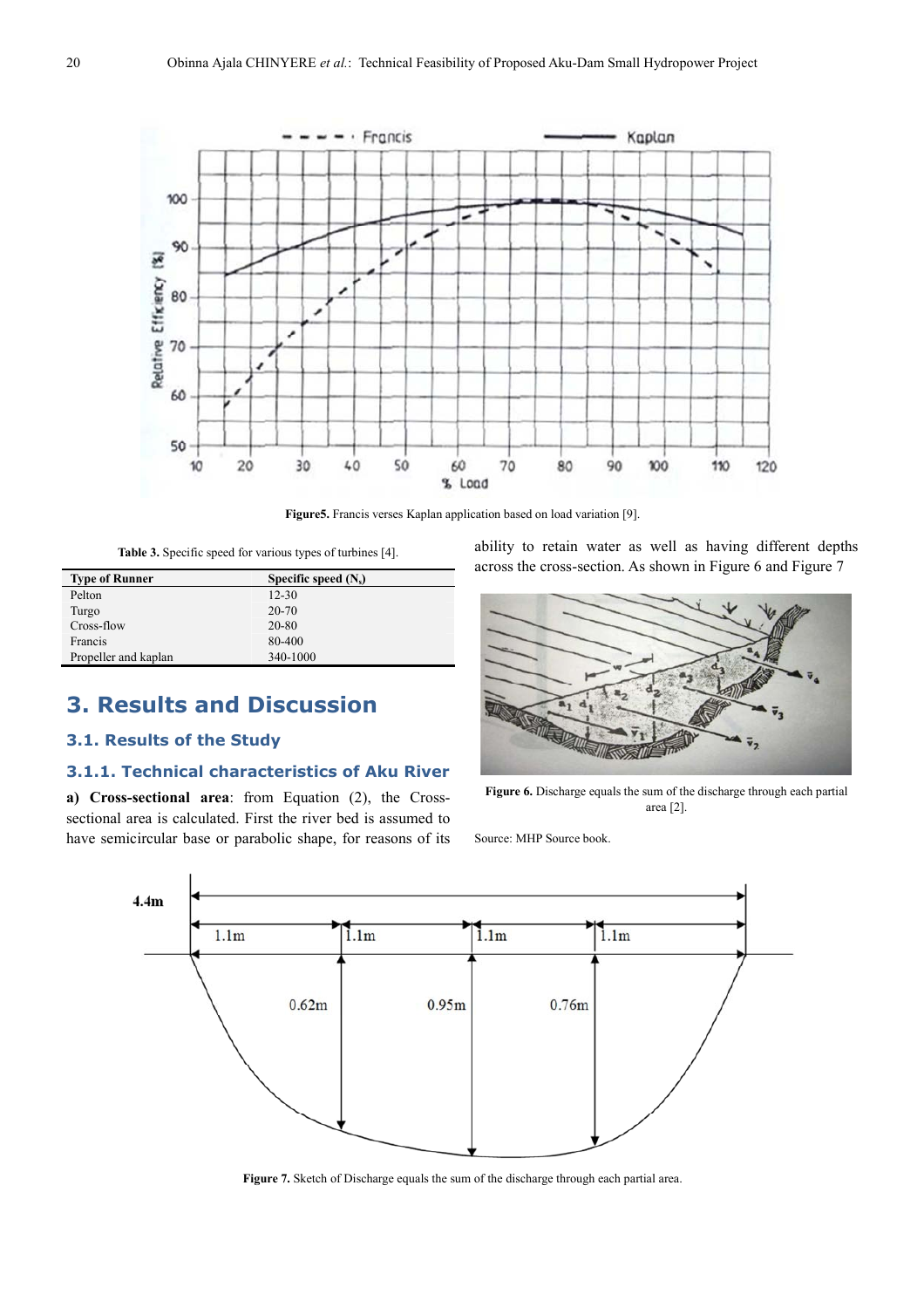Since the difference in depth across the cross-section does not vary much, the section is divided into three equal part of 1.1m as shown in Figure 7. From Equation (2), we have that the Area A is given as:

A= 
$$
(4d_1 + 2d_2 + 4d_3 + \dots + 4d_n)\frac{w}{3}
$$
  
A=  $[4(0.76) + 2(0.95) + 4(0.62)]\frac{1.1}{3}$ 

Hence the cross-sectional Area =  $2.75$ m<sup>2</sup>

#### **b). Velocity of flow**

 $V_s = \frac{\text{Distance}}{\text{time}}$  $\frac{\text{same}}{\text{time}}$  where  $V_s$  is the surface velocity

Hence the average stream velocity becomes

 $V = CV_s$ 

A minimum of five readings is taken to get the meantime it takes to cover a defined distance of 10m as shown in Table 4.

**Table 4.** Site Result of time taken to cover a distance of 10m.

| Distance (m)    | Time (s) |
|-----------------|----------|
| 10 <sub>m</sub> | 8.40     |
| 10 <sub>m</sub> | 8.30     |
| 10 <sub>m</sub> | 8.42     |
| 10 <sub>m</sub> | 8.40     |
| 10 <sub>m</sub> | 8.50     |

Mean time = 
$$
\frac{8.4 + 8.3 + 8.42 + 8.40 + 8.5}{5} = 8.4s
$$
  
Hence v<sub>s</sub> = 
$$
\frac{\text{distance}}{\text{time}} = \frac{10}{8.4}
$$

 $v_s = 1.2 \text{m/s}$ 

But average velocity  $V = Cv_s$ 

Where  $C = 0.85$  for a smooth bed river

 $V = 0.85*1.2$ 

#### $V= 1.0$ m/s

**c) Stream Discharge**: from Equation (1), the river discharge is calculated. We have that the cross-sectional area A, and the average velocity of flow V, is  $2.75 \text{ m}^2$  and  $1.0 \text{ m/s}$ respectively.

 $Q = AV$ 

Substituting the value of A and V in the equation

$$
Q = 2.75 \times 1.0
$$

$$
= 2.75 \text{m}^3/\text{s}
$$

**d) Head Measurement**: The use of the digital altimeter measured the difference in the proposed location of the power house and forebay at the site. The difference between the two distances gives the gross head of 7.9m

**e) Calculation of Estimated Power the Stream can generate**: using Equation 4, the Estimated Power is calculated.

$$
Power = Q*H*7
$$

Substituting the value of Q and H in the equation, we have

Power = 
$$
2.75*7.9*7
$$

 $= 152.1$ kW approx.

#### **3.1.2. Load Survey Analysis**

The National Centre for Energy Efficiency and Conservation (NCEEC) standard for load survey was adopted by the assistance of independent energy consultant. The detailed summary of energy consumption pattern which shows the estimated power demand of the people to be 639.013kW is shown in the Table 5, 6, 7 and 8 respectively.

**Table 5.** Domestic load estimate for Aku SHP; current and future (20 years period).

| <b>Class</b> | <b>Quantity</b>                                                   | <b>Locations Description</b>                                                         |                                     | <b>Appliances (Wattage)</b> |       |         |                               | <b>Total</b><br>(Watt) |  |
|--------------|-------------------------------------------------------------------|--------------------------------------------------------------------------------------|-------------------------------------|-----------------------------|-------|---------|-------------------------------|------------------------|--|
|              | 100                                                               | Village                                                                              | Lights                              | Fans (Ceiling<br>$&$ Table) | Radio | Fridges | Others (Iron,<br>Video TVetc) |                        |  |
|              |                                                                   | Currently connected households                                                       | 15,000                              | 7,125                       | 2,000 | 10,000  | 12,875                        | 47,000                 |  |
| Domestic     |                                                                   |                                                                                      |                                     | Total domestic (current)    |       |         |                               |                        |  |
|              |                                                                   | <b>Future Connections</b>                                                            |                                     |                             |       |         |                               |                        |  |
|              | 70                                                                | Acha                                                                                 | 10,500                              | 5,250                       | 3,500 | 10,000  | 9,700                         | 38,950                 |  |
|              | 55                                                                | igbogolo                                                                             | 8,250                               | 4,125                       | 2,750 | 8,600   | 8,200                         | 31,925                 |  |
|              | 120                                                               | Projected New houses and appliances for 20<br>year period for Aku, Acha and Igbogolo | 30,000                              | 22,000                      | 4,500 | 17,875  | 13,625                        | 88,000                 |  |
|              |                                                                   |                                                                                      | Total domestic (Future)             |                             |       |         |                               | 158,875                |  |
|              |                                                                   |                                                                                      | Total domestic (current and future) |                             |       |         |                               | 205,875                |  |
|              | Applying diversity factor of $0.65 = 205,875 * 0.65 = 133,818.75$ |                                                                                      |                                     |                             |       |         |                               |                        |  |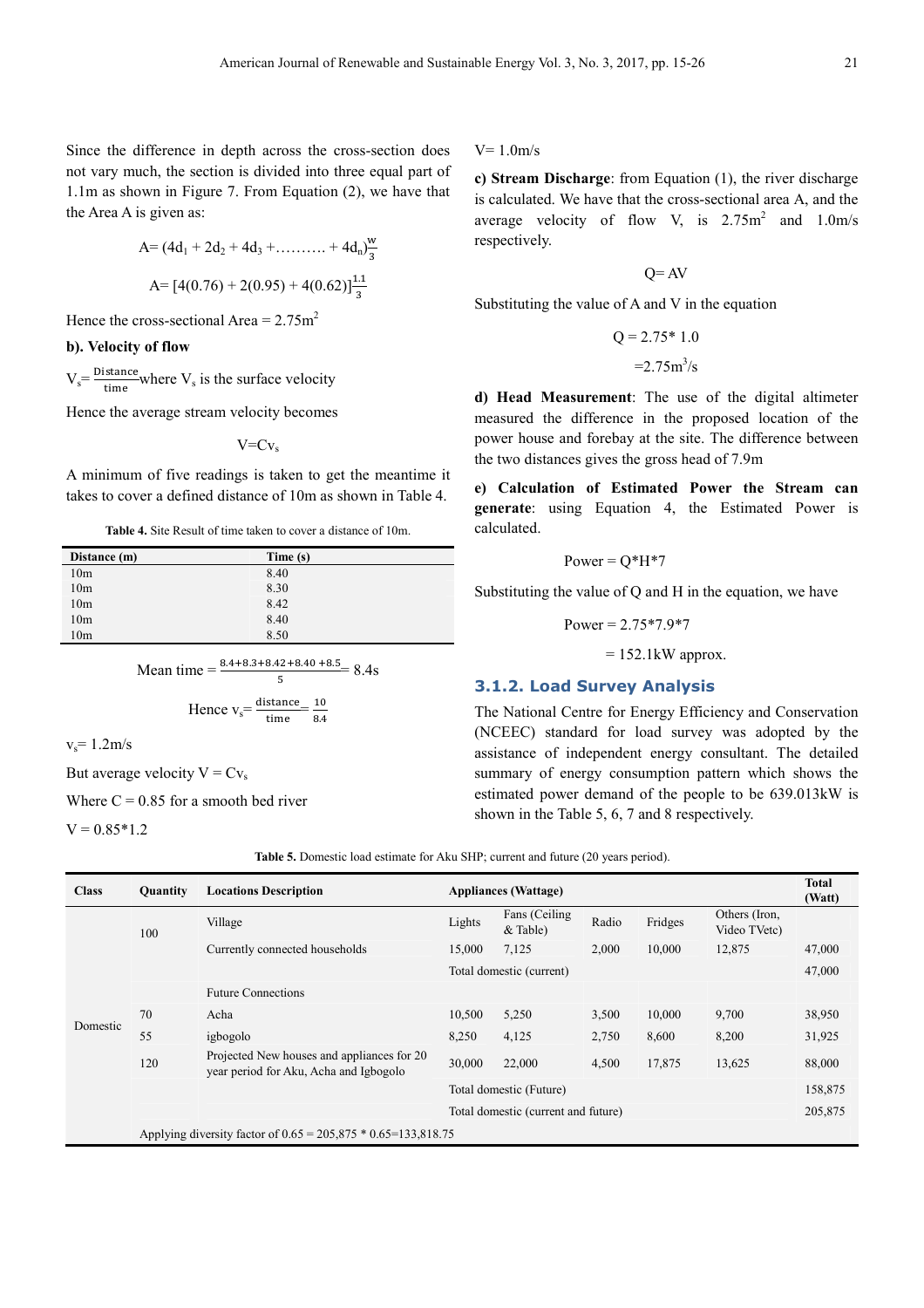| <b>Class: Commercial</b> |                                                              | <b>Appliances (Wattage)</b> |                                      |                                                      |                                                     |                                                                           |                        |
|--------------------------|--------------------------------------------------------------|-----------------------------|--------------------------------------|------------------------------------------------------|-----------------------------------------------------|---------------------------------------------------------------------------|------------------------|
| Quantity                 | <b>Description</b>                                           | Lights                      | Fans<br>(Ceiling $\&$<br>Industrial) | <b>Others</b> (Radio,Vid<br>eo, Tv, computer<br>etc) | <b>Fridges, freezers</b><br>$&$ Air<br>conditioners | <b>Machineries</b> (welding<br>machine, stone $\&$<br>sewing machinesetc) | <b>Total</b><br>(Watt) |
| 30                       | Currently connected shops                                    | 900                         | 1,500                                | 400                                                  | 12,000                                              | 8,700                                                                     | 23,500                 |
| 2                        | Poultry farm                                                 | 6,500                       | $\overline{\phantom{0}}$             | $\overline{\phantom{a}}$                             |                                                     | $\overline{\phantom{a}}$                                                  | 6,500                  |
| 3                        | Factories                                                    | 9,450                       | 5,500                                | $\overline{\phantom{a}}$                             | 7,460                                               | 423,367                                                                   | 445,777                |
|                          | Commercial banks                                             | 375                         | -                                    | 3,200                                                | 10.500                                              | 1,500                                                                     | 15,575                 |
|                          |                                                              |                             | Total commercial (current)           |                                                      |                                                     |                                                                           | 491,352                |
|                          | <b>Future Connections</b>                                    |                             |                                      |                                                      |                                                     |                                                                           |                        |
|                          | Guest house                                                  | 400                         | 1,100                                | 2,200                                                | 9,800                                               | 1,750                                                                     | 15,250                 |
|                          | <b>Trade Stores</b>                                          | 480                         | 1,280                                | 560                                                  | 7,400                                               | 850                                                                       | 10,570                 |
|                          | Other business expansions                                    |                             |                                      |                                                      |                                                     |                                                                           | 77,575                 |
|                          |                                                              | Total commercial (Future)   |                                      |                                                      |                                                     |                                                                           |                        |
|                          | Total commercial (current and future)                        |                             |                                      |                                                      |                                                     |                                                                           | 594,747                |
|                          | Applying diversity factor of $0.7 = 594,747*0.7 = 416,322.9$ |                             |                                      |                                                      |                                                     |                                                                           |                        |

Table 6. Commercial load estimate for Aku SHP; current and future (20 years period).

Table 7. Government load estimate for Aku SHP; current and future (20 years period).

| <b>Class: Government</b> |                                                           | Appliances (Wattage per unit) |               |                              |                                |             |                     |  |  |
|--------------------------|-----------------------------------------------------------|-------------------------------|---------------|------------------------------|--------------------------------|-------------|---------------------|--|--|
| <b>Quantity</b>          | <b>Description</b>                                        | Lights                        | Fans(Ceiling) | Computers,                   | Fridges, & Air<br>conditioners | Other       | <b>Total (Watt)</b> |  |  |
|                          |                                                           |                               |               | <b>Photo-copier, Printer</b> |                                | appliances. |                     |  |  |
|                          | Government Offices                                        | 14,000                        | 8,000         | 3,300                        | 13,500                         |             | 38,800              |  |  |
|                          | General Hospital                                          | 3,800                         | 2,800         | 10,200                       | 17,000                         | 15,400      | 49.200              |  |  |
|                          | Schools                                                   | 1,700                         | 1,200         | 1,800                        | ۰.                             | 500         | 5,200               |  |  |
|                          |                                                           |                               |               | Total (current)              |                                |             | 93,200              |  |  |
|                          | <b>Future Connections</b>                                 |                               |               |                              |                                |             |                     |  |  |
|                          | General expansions                                        |                               |               |                              |                                |             | 13,980              |  |  |
|                          |                                                           |                               |               | Total (Future)               |                                |             | 13,980              |  |  |
|                          |                                                           |                               |               | Total (current and future)   |                                |             | 107,180             |  |  |
|                          | Applying diversity factor of $0.6 = 107,180*0.6 = 64,308$ |                               |               |                              |                                |             |                     |  |  |

Table 8. Other load estimate for Aku SHP; current and future (20 years period).

| <b>Class: Others</b> |                                                          | Appliances (Wattage per unit) |                   |                                            |                                |                                                         | Total  |  |  |
|----------------------|----------------------------------------------------------|-------------------------------|-------------------|--------------------------------------------|--------------------------------|---------------------------------------------------------|--------|--|--|
| <b>Quantity</b>      | <b>Description</b>                                       | Lights                        | Fans<br>(Ceiling) | Computers,<br><b>Photo-copier, Printer</b> | Fridges, & Air<br>conditioners | Other appliances. (Public<br>address system, Bands etc) | (Watt) |  |  |
|                      | Churches                                                 | 4.600                         | 7,100             |                                            | $\overline{\phantom{0}}$       | 19.200                                                  | 30,900 |  |  |
|                      | Town Hall                                                | 400                           | 1,800             | -                                          |                                | 2,500                                                   | 4,700  |  |  |
|                      |                                                          |                               |                   | Total (current)                            |                                |                                                         | 35,600 |  |  |
|                      | <b>Future Connections</b>                                |                               |                   |                                            |                                |                                                         |        |  |  |
|                      | General expansions                                       |                               |                   |                                            |                                |                                                         | 5,340  |  |  |
|                      |                                                          |                               |                   | Total (Future)                             |                                |                                                         | 5,340  |  |  |
|                      |                                                          |                               |                   | Total (current and future)                 |                                |                                                         | 40,940 |  |  |
|                      | Applying diversity factor of $0.6 = 40.940*0.6 = 24.564$ |                               |                   |                                            |                                |                                                         |        |  |  |



Grand Total =  $133,818.75 + 416,322.9 + 64,308 + 24,564 =$ 639,013.65W

Grand total in kW = 
$$
\frac{639,013.65}{1000} = 639.013 \text{kW}
$$

#### **3.1.3. Scheme Type to Be Adopted, Energy Generation, Economic Size of Penstock and Turbine Selection**

**a) Scheme Type and FDC**: The power of152.1kW generated as result of the dry season flow (Q) cannot meet the energy demand of the Aku and its immediate surrounding communities whose energy demand from load survey conducted was roughly 700kW; as a result of this the adoption of the rehabilitation of the existing dam used once in the area for rice irrigation is proposed if the Aku Small hydropower plant stands a chance to be technically viable.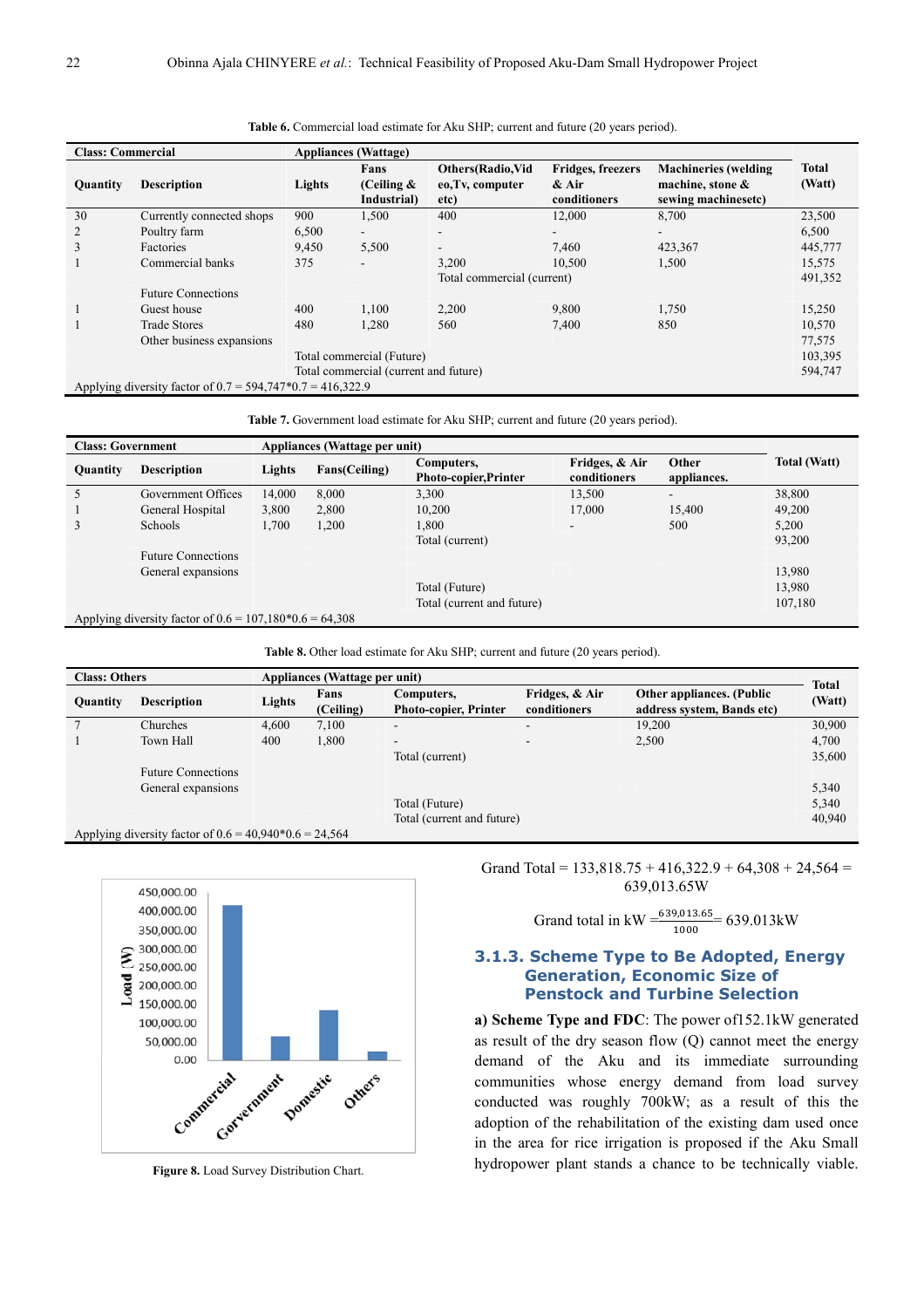Table 9 and figure 9 and 10 shows a summary flow data, flow duration curve and power duration curve for a period of twenty years respectively.

Assume that approximately 700kW Peak power is needed to provide for the electric power need of Aku village if the existing dam with Area of  $3,142,500$ m<sup>2</sup>, depth (Head)  $21$ m and with a free board of 2m from site measurements. From Equation (4), Power  $(P)$  is given as:

#### $P = 7QHg$

### $Q = P/7$ Hg = 700/ 7 X 21

 $Q = 4.76 \text{m}^3/\text{s} = 5 \text{m}^3/\text{s}$  approx. This would be the design flow of the turbine.

**Table 9.** Summary of Flow data over a period of 20 years.

| <b>Months</b> of<br>available flow | Mean flow $(m^3/s)$ | Available<br>power (kW) | % Exceedence |
|------------------------------------|---------------------|-------------------------|--------------|
| 12                                 | 2.6                 | 382.20                  | 100.00       |
| 11                                 | 4.6                 | 676.20                  | 91.67        |
| 10                                 | 6.1                 | 896.70                  | 83.33        |
| 9                                  | 8.2                 | 1205.40                 | 75.00        |
| 8                                  | 9.6                 | 1411.20                 | 66.67        |
| $\overline{7}$                     | 12.0                | 1764.00                 | 58.33        |
| 6                                  | 13.4                | 1969.80                 | 50.00        |
| 5                                  | 16.3                | 2396.10                 | 41.67        |
| 4                                  | 18.2                | 2675.40                 | 33.33        |
| 3                                  | 20.0                | 2940.00                 | 25.00        |
| $\overline{2}$                     | 21.8                | 3204.60                 | 16.67        |
| 1                                  | 24.0                | 3528.00                 | 8.33         |



**Figure 9.** Flow Duration Curve.



Figure 10. Power Duration Curve (PDC).

**b) Energy Generation**: The power generation from project can be all year round. Considering the two regimes of flow, lean and moderate, indicated in the hydrological analysis.

#### **i) Moderate Flow**

 $Q = 4.76m^3/s$  $H = 21m$ Capacity =  $4.76 \times 21 \times 7 = 700$ kW approx.

But the operating time of the turbine = 24hours

Energy Produced at Moderate flow regime between March and October; a period of 8months which is equal to 240days

Energy produced  $= 700 \times 24 \times 240$ 

Energy Produced  $= 4.032,000$ kWh

Expected net production  $= 90\%$  of total energy

Expected net production =  $4,032,000 \times 0.9$ 

 $= 3.628,800$  kWh

**ii) Lean Flow**: The lean flow regime ranges between 0-  $3m<sup>3</sup>/s$  from the month of November to February which is about four months (120 days)

Capacity = 
$$
2.5 \times 21 \times 7 = 350
$$
kW

Energy Produced =  $350 \times 24 \times 120$ 

Energy produced  $=1, 157, 760,$  kWh

Expected net production = 90% of Energy produced

Expected net production =  $1,157,760 \times 0.9$ 

 $= 1,041,948kWh$ 

Hence Annual Energy produced = Energy at moderate flow + Energy at Lean Flow

 $= 3,628,800+1,041,948$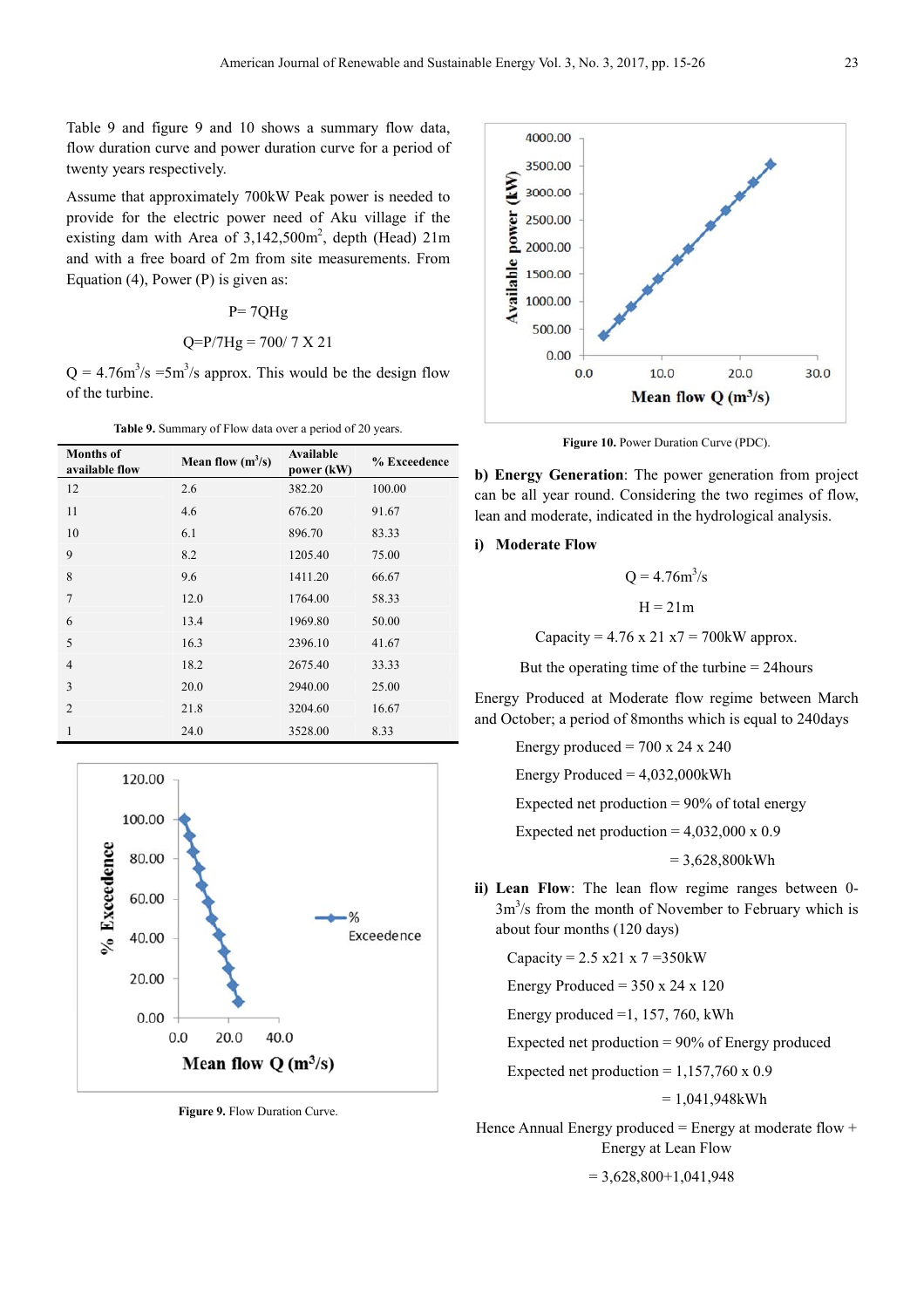Annual Energy produced= 4,670,748kWh

**c) Penstock Economic Diameter:** from Equation (5), the Economic Diameter of a Penstock is given by [8]:

$$
D_e = C_1 C_2 Q_0^{0.43} H_0^{0.14}
$$
  
\n
$$
D_e = 1.2*0.95*2.5^{0.43} *21^{0.14}
$$
  
\n
$$
D_e = 2.5
$$



**Figure 11.** Penstock Schematic Arrangement of Aku SHP.

But from the Topographic Map, scaled horizontal distance is

5mm with a scale of 1 to 25,000mm  $(1m = 1000$ mm).

Therefore the horizontal distance  $\frac{25,000}{1000}$  \* 5 = 125m (as seen in the Figure 11).

Using Pythagoras Theorem, ie.

Length of pipe  $=\sqrt{horizontal distance^2 + hgross^2}$  $=\sqrt{125^2 + 21^2}$ Length of pipe  $= 126.75$ m  $= 127$ m approx.

#### **d). Turbine Selection**

- **i) Unit Selection Criteria**: From Table 1, based on a head 21m, the following turbines were selected:
	- a) Crossflow
	- b) Horizontal Kaplan
	- c) Bulb
	- d) Francis
- **ii) Considering Flow and Head of Turbine**: From figure 1, considering a head of  $21m$  and a flow of  $2.5m<sup>3</sup>/s$ , the following turbines were selected
	- (1. Francis
	- (2. Kaplan
	- (3. Tubular bulb
- **iii) Net head verses Discharges:** From Figure 3, considering a flow  $2.5 \text{m}^3/\text{s}$  and a head of  $21 \text{m}$ , the following turbines

were selected

1) Francis

2) Kaplan

**iv) Francis verses Kaplan decision**: From Figure 5, the Francis turbine shows a sharp decline in efficiency as the load varies, while the Kaplan turbine shows no appreciable decrease in the efficiency at varying loads, making the Kaplan turbine more viable than the Francis turbine for the Aku SHP project.

Sequel to this advantage of the Kaplan turbine over the Francis turbine, the Kaplan turbine is recommended for the Aku SHP.

Furthermore, to calculate the head loss for a dry period, with a flow  $Q=5m^3/s$ 

And area  $=3,142,500$ m<sup>2</sup>

But  $5m^3/s = 5*60*60*24*30 =$  volume of water per month

Volume of water per month  $= 12.960,000$ 

Head loss =12,960,000/3,142,500

=4.1m appros

% loss of head at dry period =  $(4.1/21 *100) = 19.52\%$ 

#### **3.2. Discussions**

#### **3.2.1. Technical Characteristics of Aku in Terms of Flow, Head and Estimated Stream Power**

**a) Flow**: The river flow is the fuel that runs the SHP plant. The Aku river flow was measured during the Peak of dry season using the velocity area method of flow measurement to estimate the minimum flow of the river. First the crosssectional area of the river was calculated by partitioning the river into three different zones since the difference in depth across the cross-section does not vary much to get a crosssectional area of  $2.75m^2$ . The river velocity was measured by taking a length of the stream which is relatively straight and uniform and a tennis ball is placed at the stream where the velocity is required, the time it takes to cover a distance D is recorded. A minimum of five readings is taken to get the meantime it takes to cover a defined distance of 10m and a correction factor was used to multiply the value of the surface velocity to get the average stream velocity of 1.0m/s, since water at the edges and near the bottom of the river moves slower than water at the surface and center of the stream due to roughness of the bed and viscosity of the water. The stream discharge is related to the cross-sectional area and velocity of the river directly, which when multiplied out gives us a final river discharge of  $2.75 \text{m}^3/\text{s}$ .

**b) Head:** The river head is the vertical distance through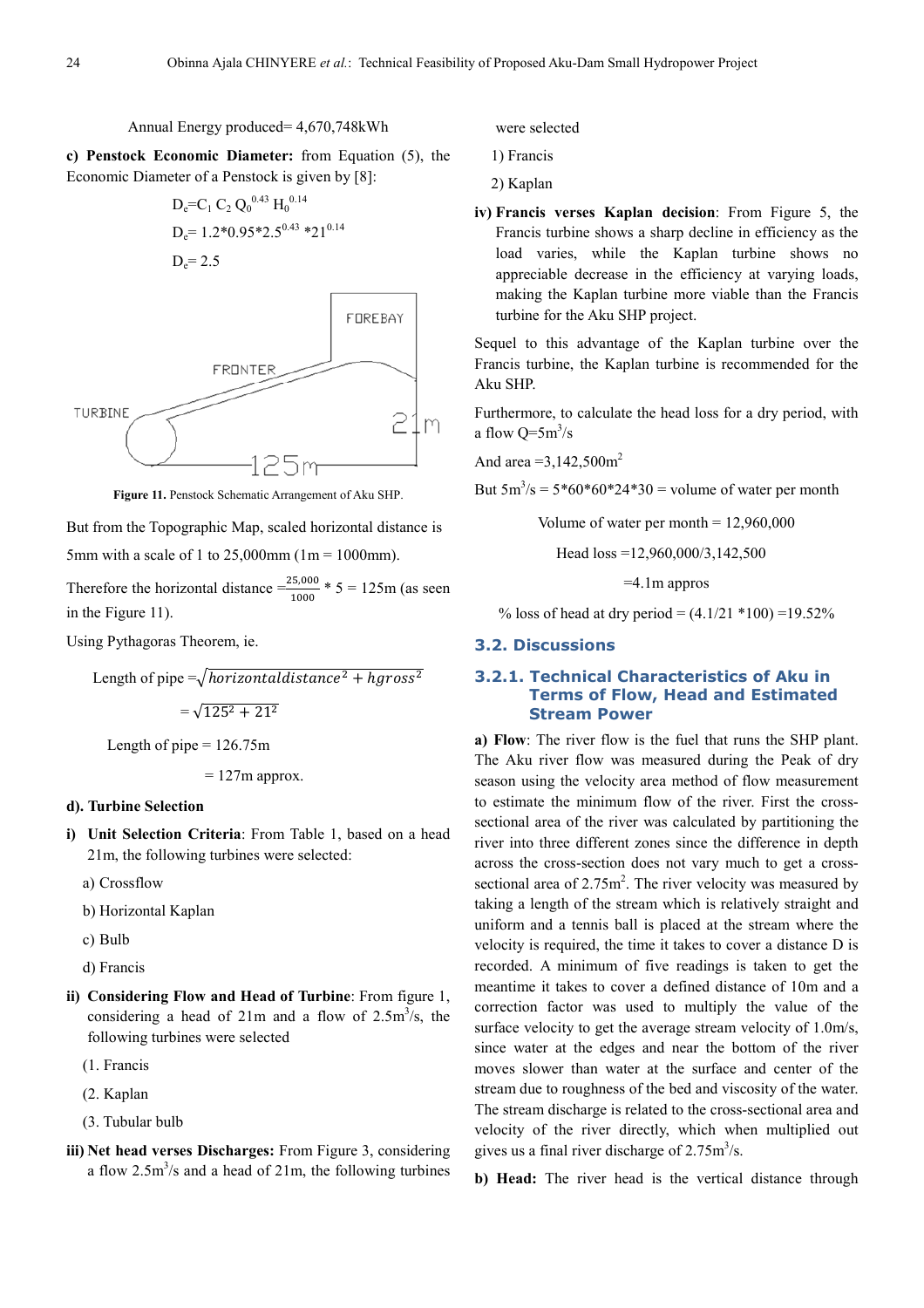which water falls to the turbine. The head of the Aku SHP was gotten by the aid of a digital Altimeter through field work. The principle of the altimeter is that it measures atmospheric pressure. Atmospheric pressure that changes 9mm head of mercury for every hundred meter changes in elevation. This is achieved by getting the difference in the proposed location of the power house and forebay at the site as shown in figure 11. The difference between the two distances gave the head of 7.9m.

**c) Estimated runoff power potential:** Substituting the value of Q and H in equation 4 considering Losses in penstock, turbine, gear transmission, generator and electricity transmission reduce the final electrical run off power to be 152.1kW, which implies that the system operated at a standard efficiency of 70%. The power of 152.1kW is termed the run-off potential of the Aku SHP project which is subject to the load demand of the Aku community and its surrounding.

#### **3.2.2. Load Survey Estimate**

The estimated load of the proposed project was gotten to be 639.013kW, which is far bigger than the runoff generation capacity of 152.1kW. Hence for this project to be technically viable the Dam- toe systems were deployed as the only alternative to help raise the water level and storage for more power generation. Also from Figure 8, it was observed that the commercial load has the bulk of the demand of 416,322.9kW due to the high presence of industrial activities going on in the study area, which is a good sign that the project shows a potential to pay for itself. Hence a 700kW turbine is recommended for the Aku SHP project.

### **3.2.3. Scheme Type, FDC, Energy Generation, Economic Size ofPenstock and Turbine Selection**

**a) Scheme type:** The power of 152.1kW generated as a result of the dry season flow (Q) cannot meet the energy demand of the Aku and its immediate surrounding communities whose energy demand from load survey conducted was roughly 700kW, as a result of this the adoption of the rehabilitation of the existing dam used once in the area for rice irrigation is proposed if the Aku Small hydropower plant stands a chance to be technically viable. From secondary data gotten from the Local Area Council, the existing dam has a water storage capacity of  $12,960,000$ m<sup>3</sup> per month, covering an area of  $3,142,500$ m<sup>2</sup> and a dam depth of 21m, with a free board of 2m. Though construction work is intended to be done to excavate the original depth of the dam covered with debris and sand and to work on the dam embankments. Hence the design discharge will now be a function of the available dam depth, load estimate of Aku to get a new design discharge of approximately  $5m^3/s$  from calculation.

**b) Flow Duration Curve (FDC):** This is a plot that shows the percentage of time that flow in a stream is likely to equal or exceed some specified value of interest. The data used for this plot was gotten from Nigerian Metrological Institute of Aku guauged reading for a period of atleast twenty years to predict the character of the river for a longer period of time. From the FDC curve shown in Figure 9 it was observed that a flow of  $5m^3/s$  is available at about 85% of the year while flow of 0-3 $\text{m}^3$ /s is available at about 97% of the year. Hence from the FDC the calculated design flow of  $5m<sup>3</sup>/s$  can be sustained for full operation of the turbine between the month of March and October and the lean flow regime falls between the months of October and February. From this analysis to avoid total shut down during the peak of the dry season, it is recommended not to operate the scheme with one turbine but with two turbines, with one of the turbines to operate at either with different design flow or the same design flow equally divided  $(2.5 \text{m}^3/\text{s})$ .

**c) Energy Generation**: The power generation from project can be all year round. Considering the two regimes of flow; lean and moderate. From our calculation earlier the estimated one year record run off flow was  $2.75 \text{m}^3/\text{s}$  it is advisable for the purpose of effectiveness and tolerance to use a minimum lean design flow of  $2.5m<sup>3</sup>/s$  which is almost available 100% of the year from the flow duration curve. Hence a sum of the lean and moderate flow gives an estimated annual generation capacity of 4,670,748kWh all year round will be produced from the Aku SHP if put into use. The energy generation provides a platform for cost and benefit analysis of a project, since it is what customers pay for, at a stipulated tariff rate.

**d) Economic Size of the Penstock**: The Penstock constitutes a major expense in the total micro-hydro budget. Selecting an appropriate type of pipe material and diameter will help minimize head losses due to friction and surge; it will also help reduce cost and sudden failure of the component. From calculation a penstock length of 127m with diameter of 2.58m were used for the Aku SHP project. The material to be employed is uPVC due to the smoothness of the environment, cost, corrosion resistant and smooth internal surface that reduces wall friction losses as compared to the conventional steel material.

**e) Turbine selection:** The power, head and flow data are the primary and most important factor to consider when a turbine type is selected. The selection of the turbine in this study was considered based on charts and tables of head, flow and head of turbine, head verses discharges and efficiencies of different type of turbine as discussed earlier. The vertical Kaplan was not listed as a result of head loss, due to the vertical positioning of the shaft. From Figure3, the Kaplan, Francis and Tubular turbines were selected based on a head of  $21m$  and a flow of  $2.5m<sup>3</sup>/s$ . Due to the maintenance